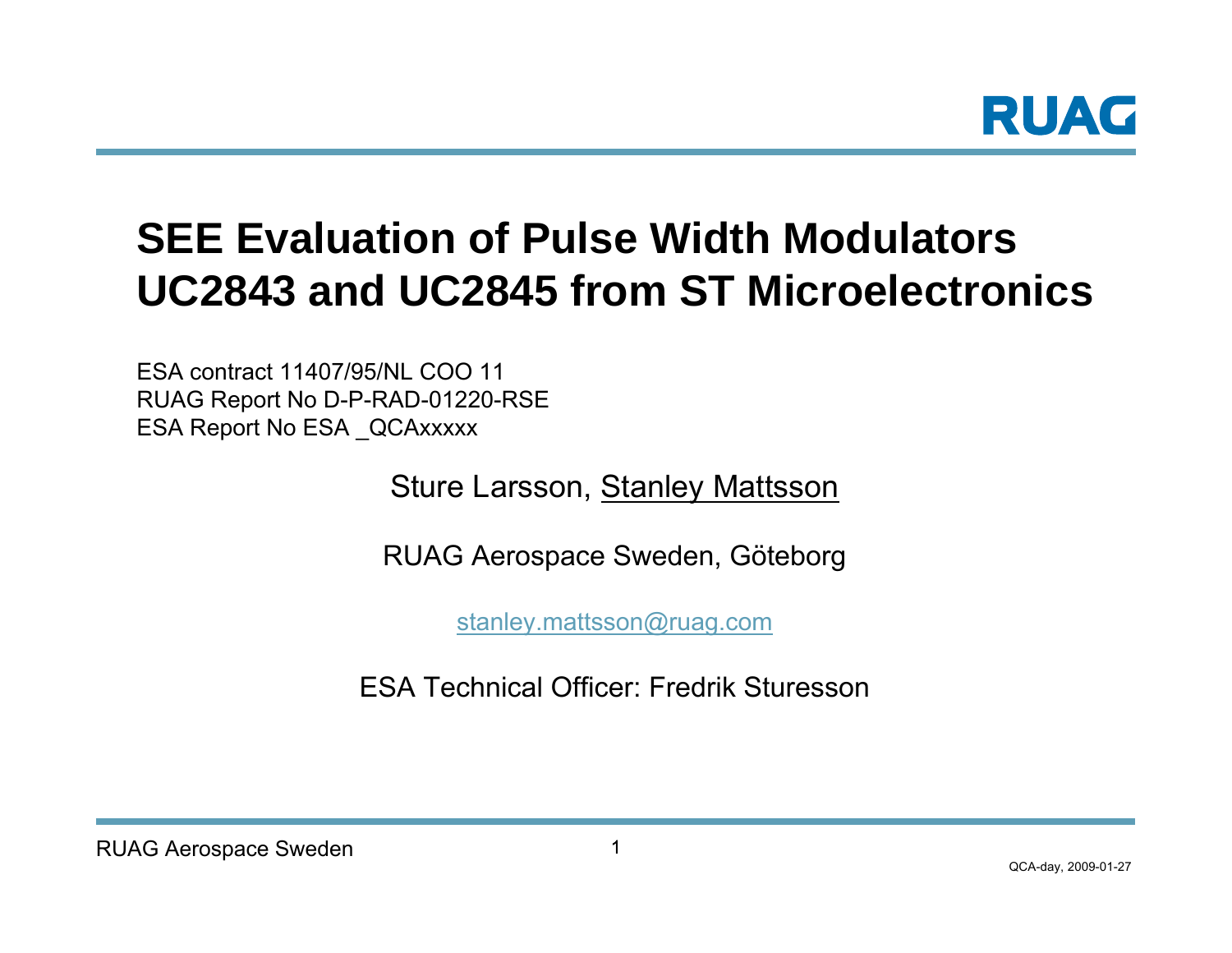#### RUAC **UC2843 & UC2845 Samples** SGS Thomson Microelectronics

¾ Fixed frequency current mode Pulse Width Modulator (PWM)

¾ UC2843/2854 are drop-in replacement to Texas Instrument UC1843/UC1845, data sheets almost identical (**UC2843** can operate to **duty cycles** approaching **100%,** while **UC2845** operate in the range zero to **< 50%** by addition of an internal toggle flip flop which blanks the output off every other clock cycle.)

¾Die STM specific,

¾ Samples delivered by ESA, 8-pin DIL



UC2845 Die



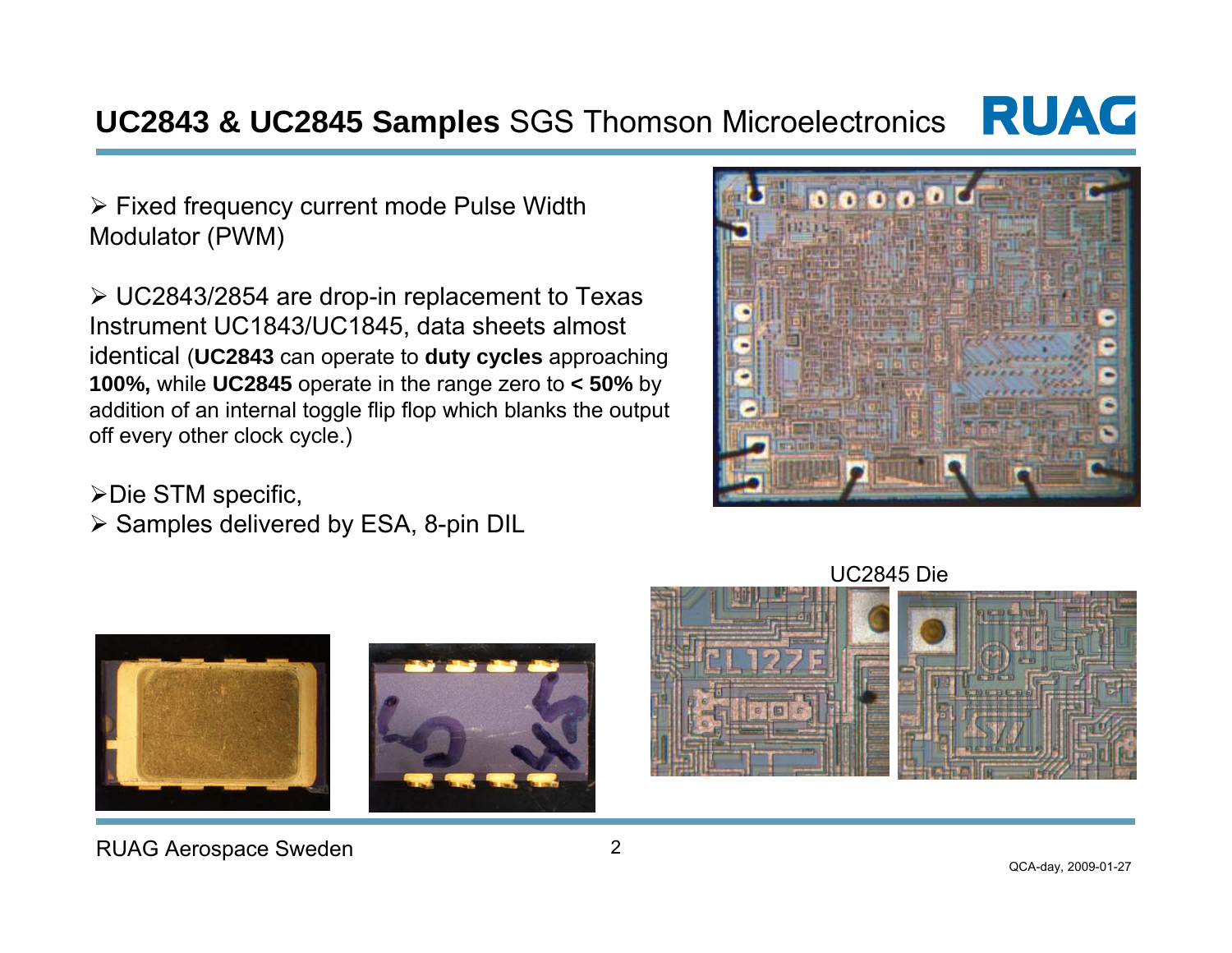

#### $\triangleright$  Results specific for the following bias circuit

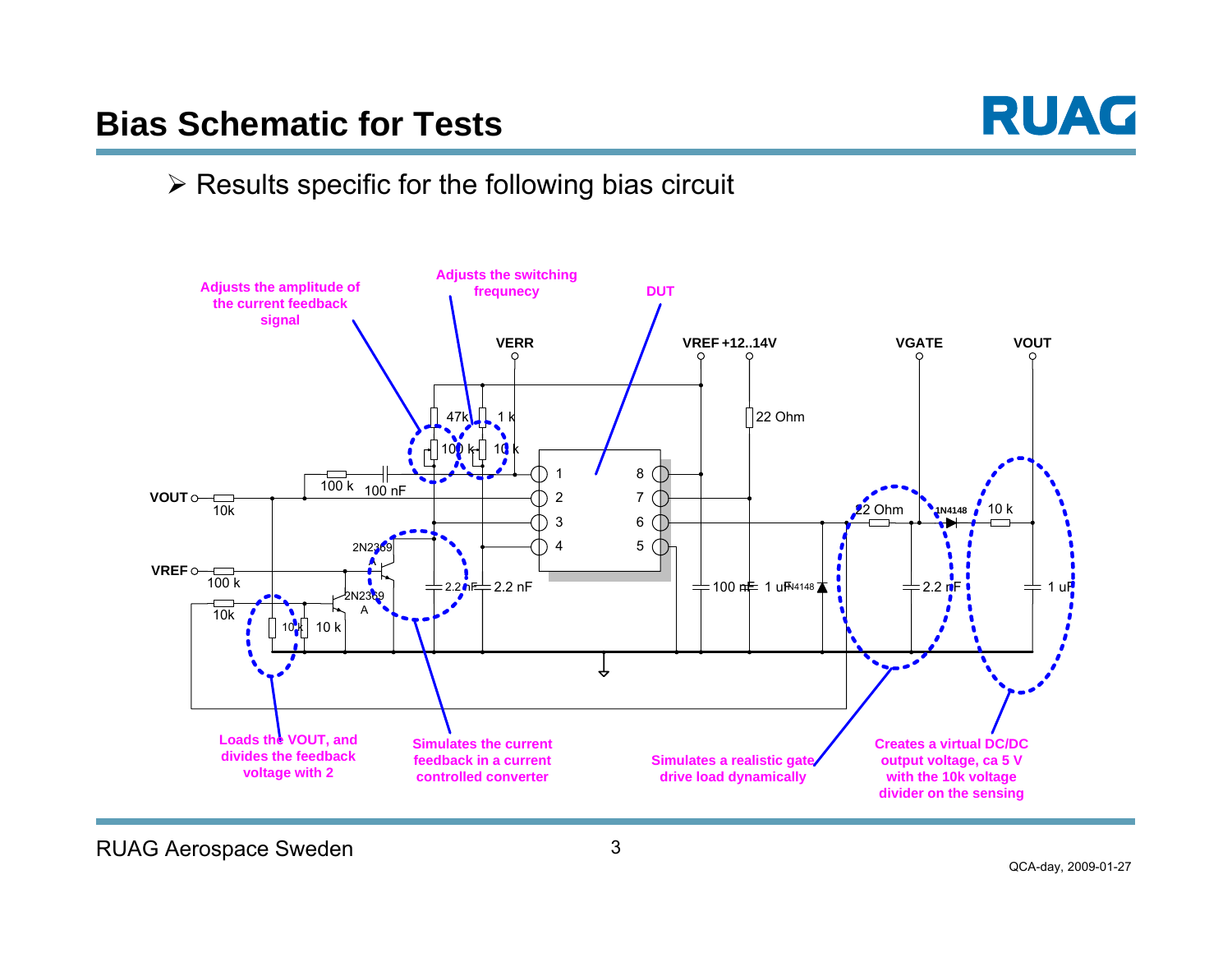## **Monitored Signals During Irradiation**





Oscilloscope picture with trigger conditions shown as red bars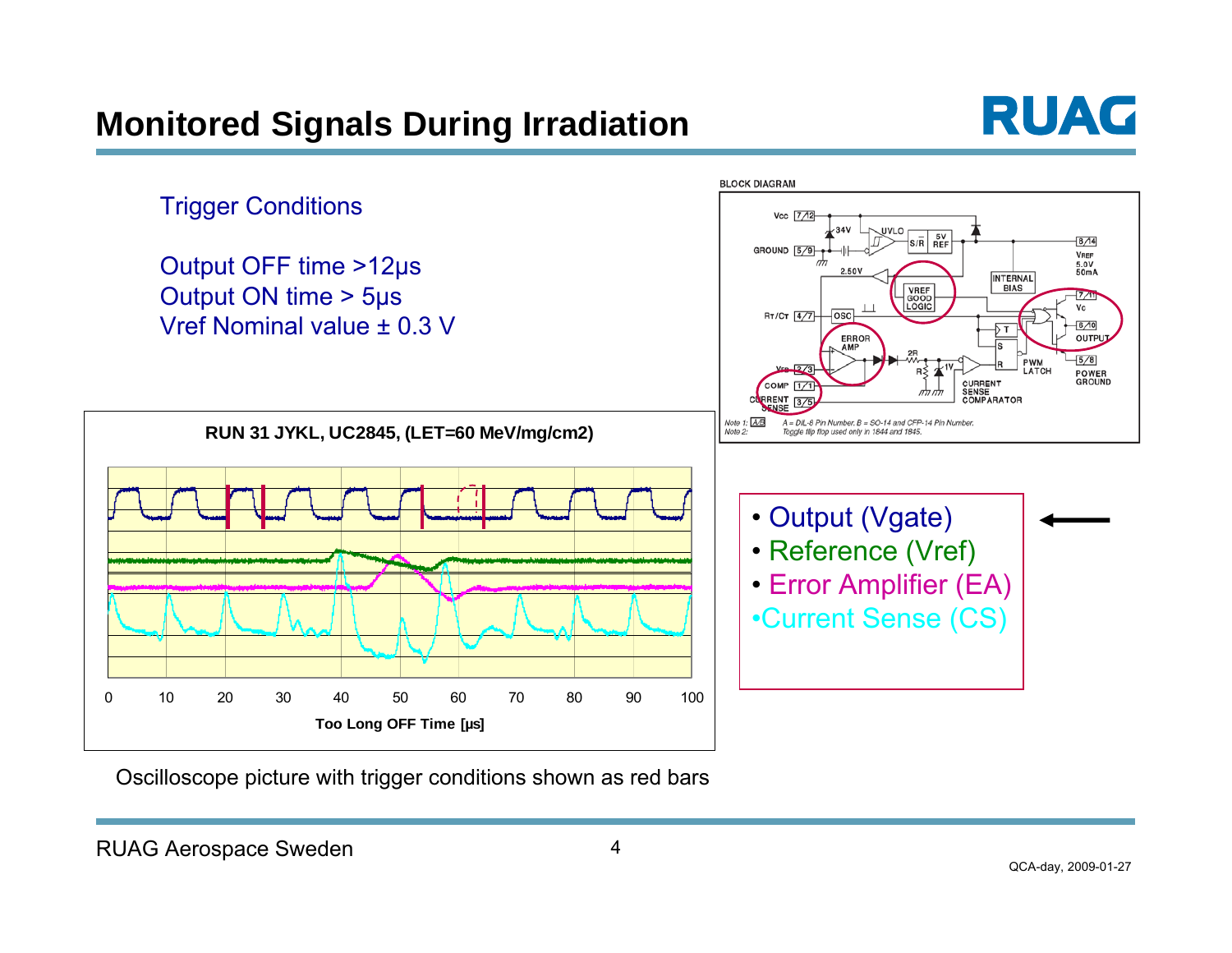

#### Heavy ions used at RADEF Jyväskylä

| Ion               | Energy<br>[MeV] | LETSRIM<br>@surface<br>[MeV/mg/c<br>$m2$ ] | RangeSRIM<br>[microns] |
|-------------------|-----------------|--------------------------------------------|------------------------|
| $^{20}Ne^{+6}$    | 186             | 3.6                                        | 146                    |
| $^{40}Ar^{+12}$   | 372             | 10.1                                       | 118                    |
| $56Fe+15$         | 523             | 18.5                                       | 97                     |
| ${}^{82}Kr^{+22}$ | 768             | 32.1                                       | 94                     |
| $131Xe+35$        | 1217            | 60.0                                       | 89                     |

#### Heavy ions used at Louvain la Neuve in Belgium

| Ion               | Energy<br>[MeV] | <b>LETSRIM</b><br>@surface<br>[MeV/mg/cm2 | RangeSRIM<br>[microns] |
|-------------------|-----------------|-------------------------------------------|------------------------|
| ${}^{82}Kr^{+17}$ | 316             | 34                                        | 43                     |
| $131Xe^{+26}$     | 459             | 60                                        |                        |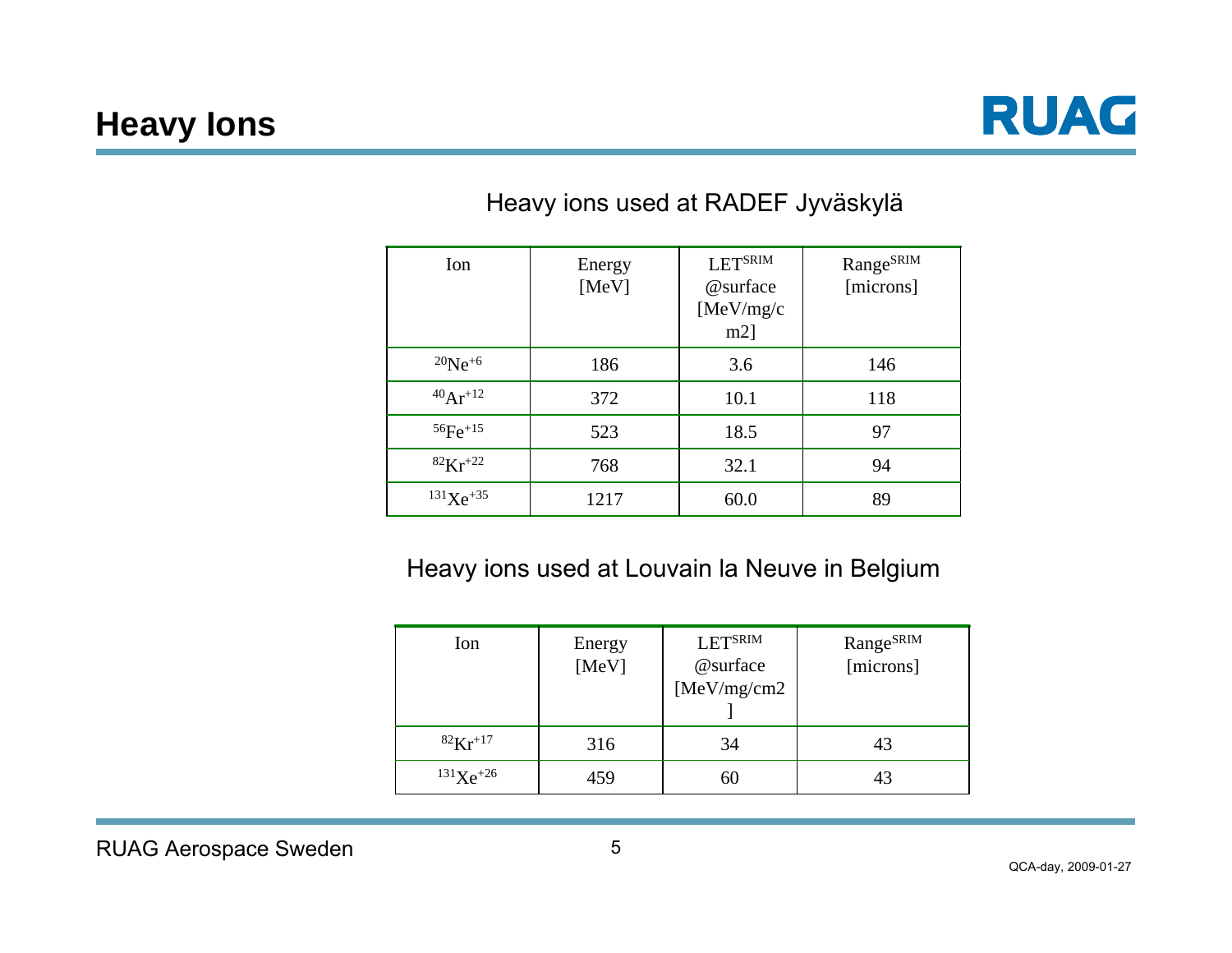## Typical SET in UC2843 /2845



Too Long OFF Time

Majority of SET = Loss of 1 pulse

Trigger on Output

Too Long ON Time

Trigger on Output



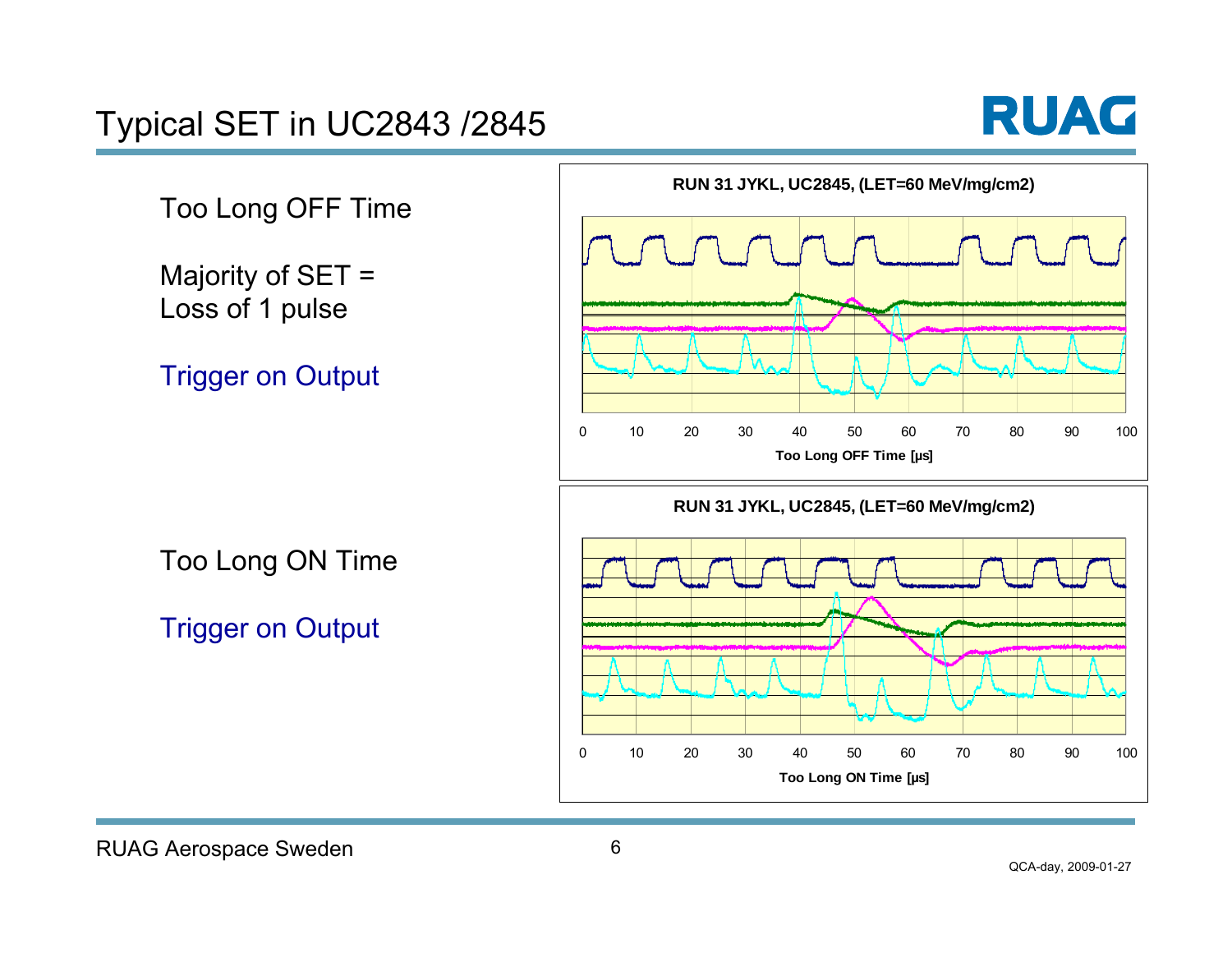## **Trigger on Output**

RUAG







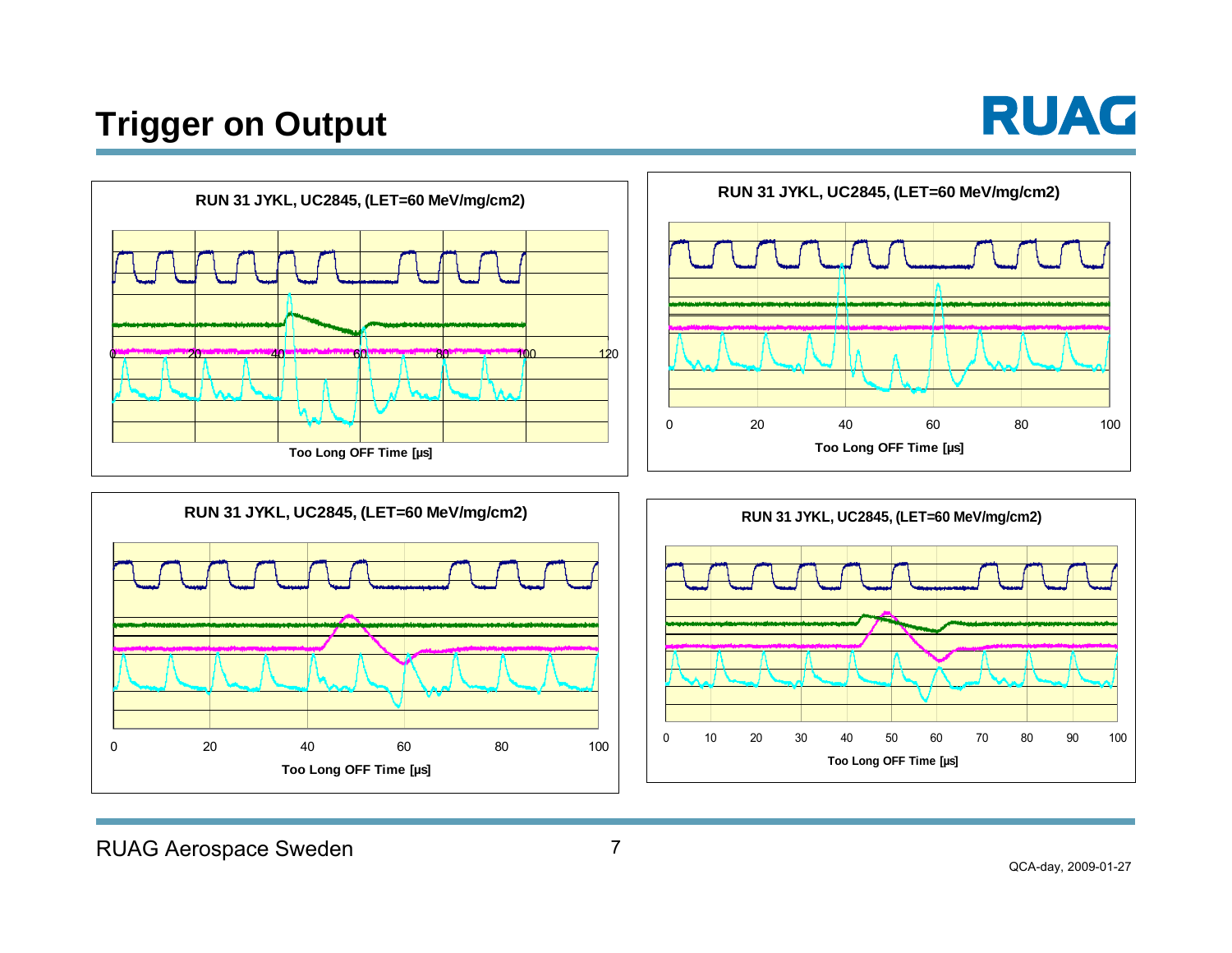

Frequent Worst case OFF Time SET; loss of 2 pulses, UC2843 similar



#### Worst SET Observed = 3 lost pulses: 1 event in 8e+7 Xe-ions/cm2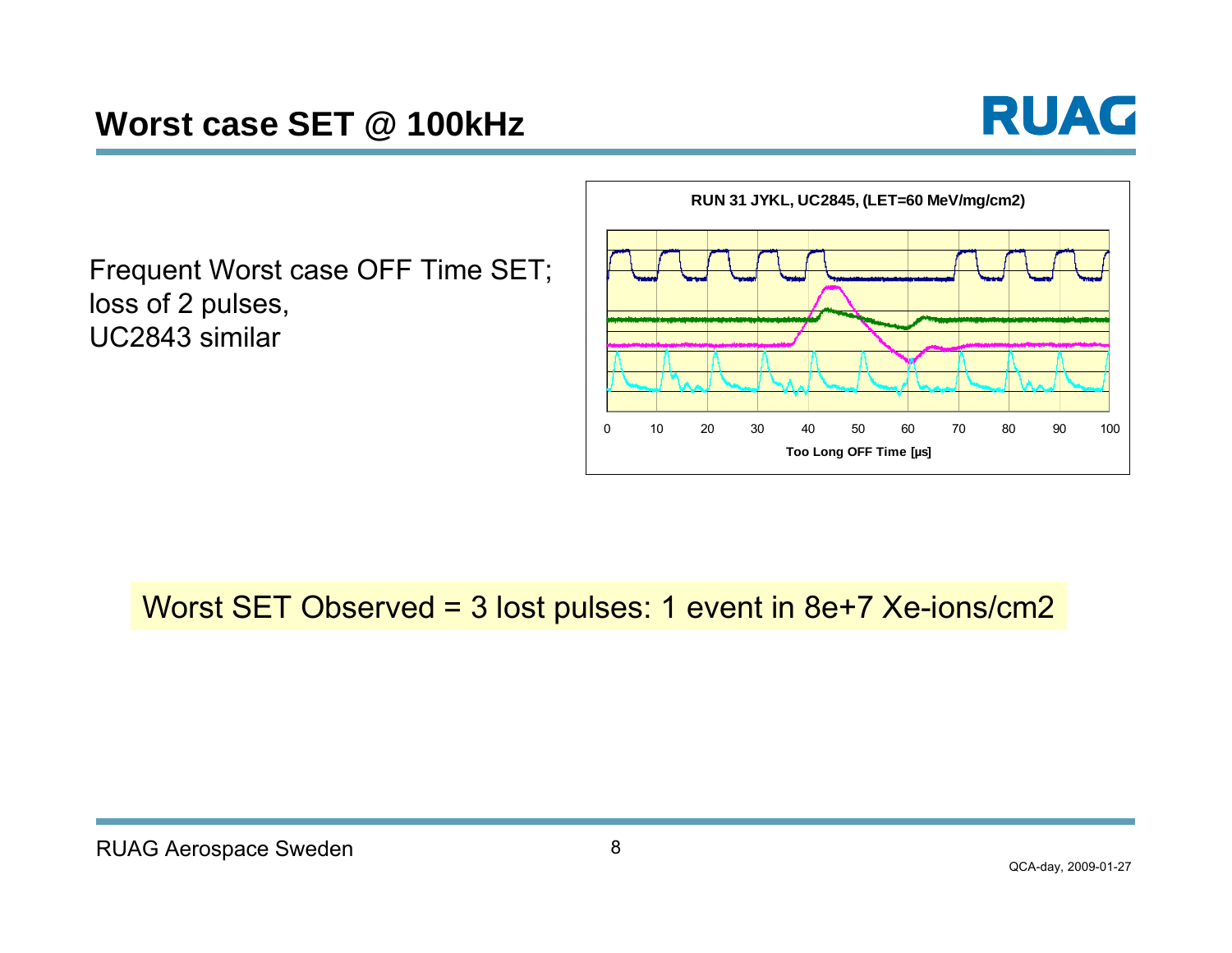## **Histogram and Cross Section OFF time**



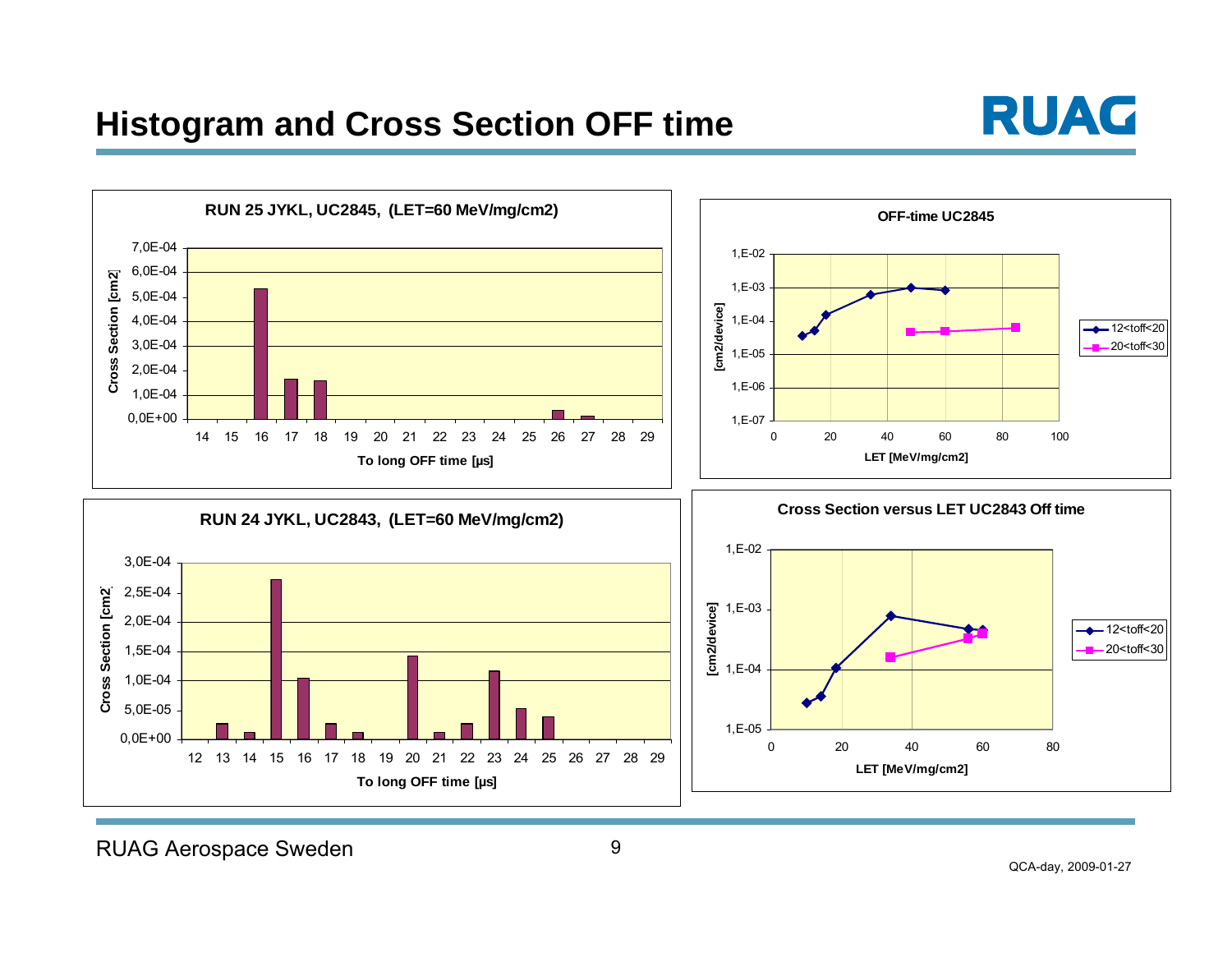## **Cross section 2 lost pulses@100kHz**



RUAG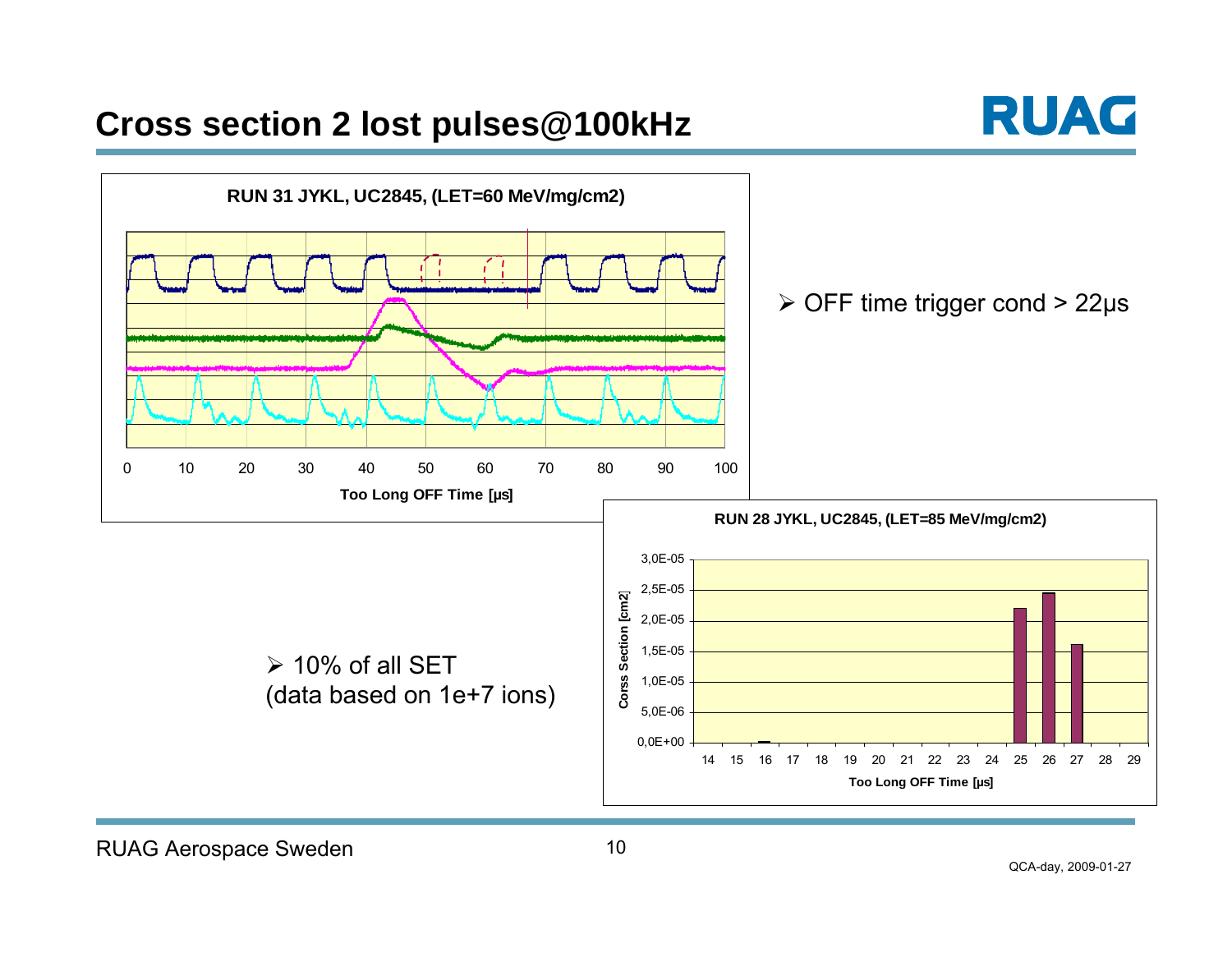#### ¾ Too long ON time often followed by too long OFF time



RUAG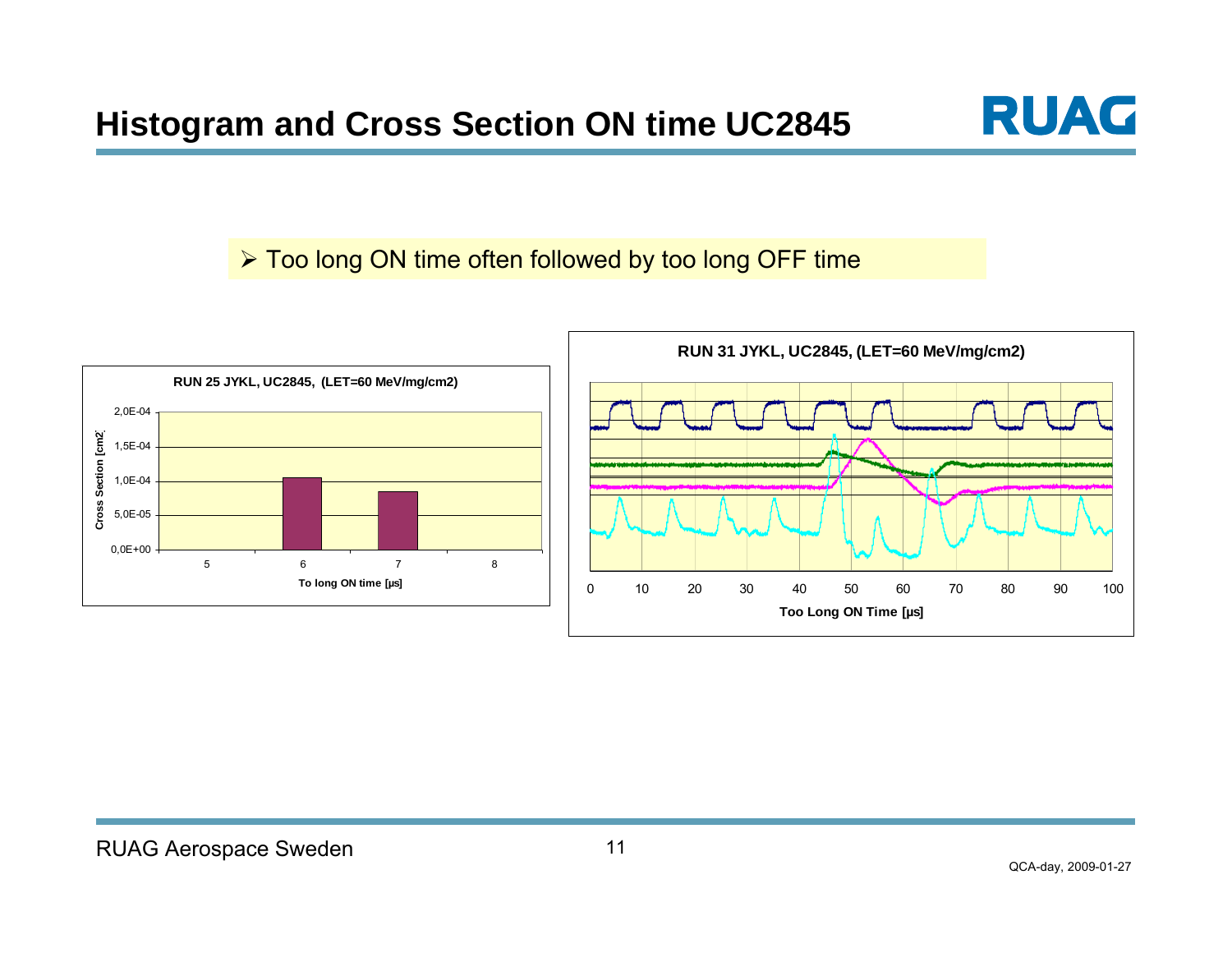## **ON-time; change of Duty cycle, UC2843**







#### Low Flux Measurements  $\sim$  1e+2 ions/ cm2



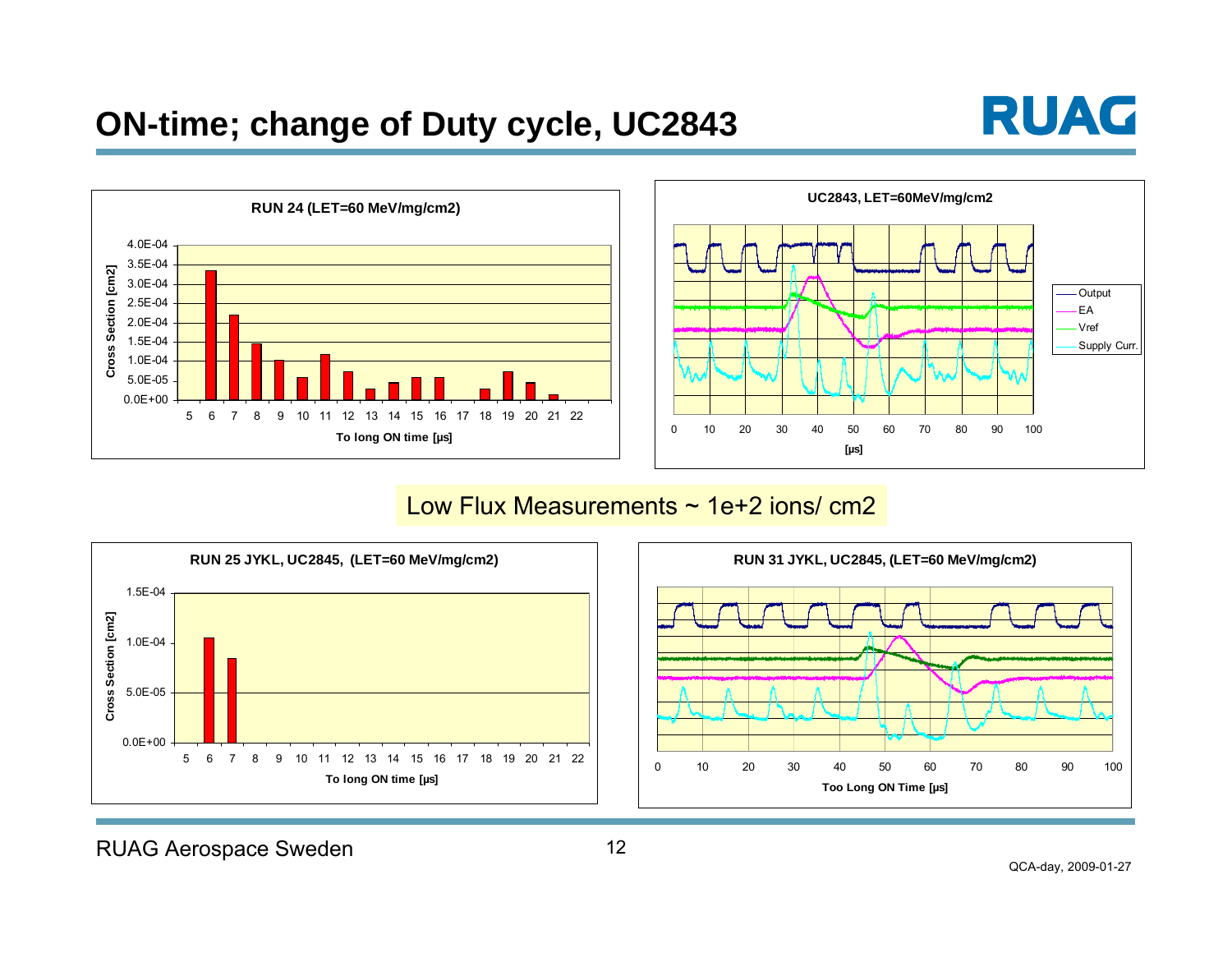



Operation @100 kHz Operation @200 kHz

Too long ON or OFF time independent of frequency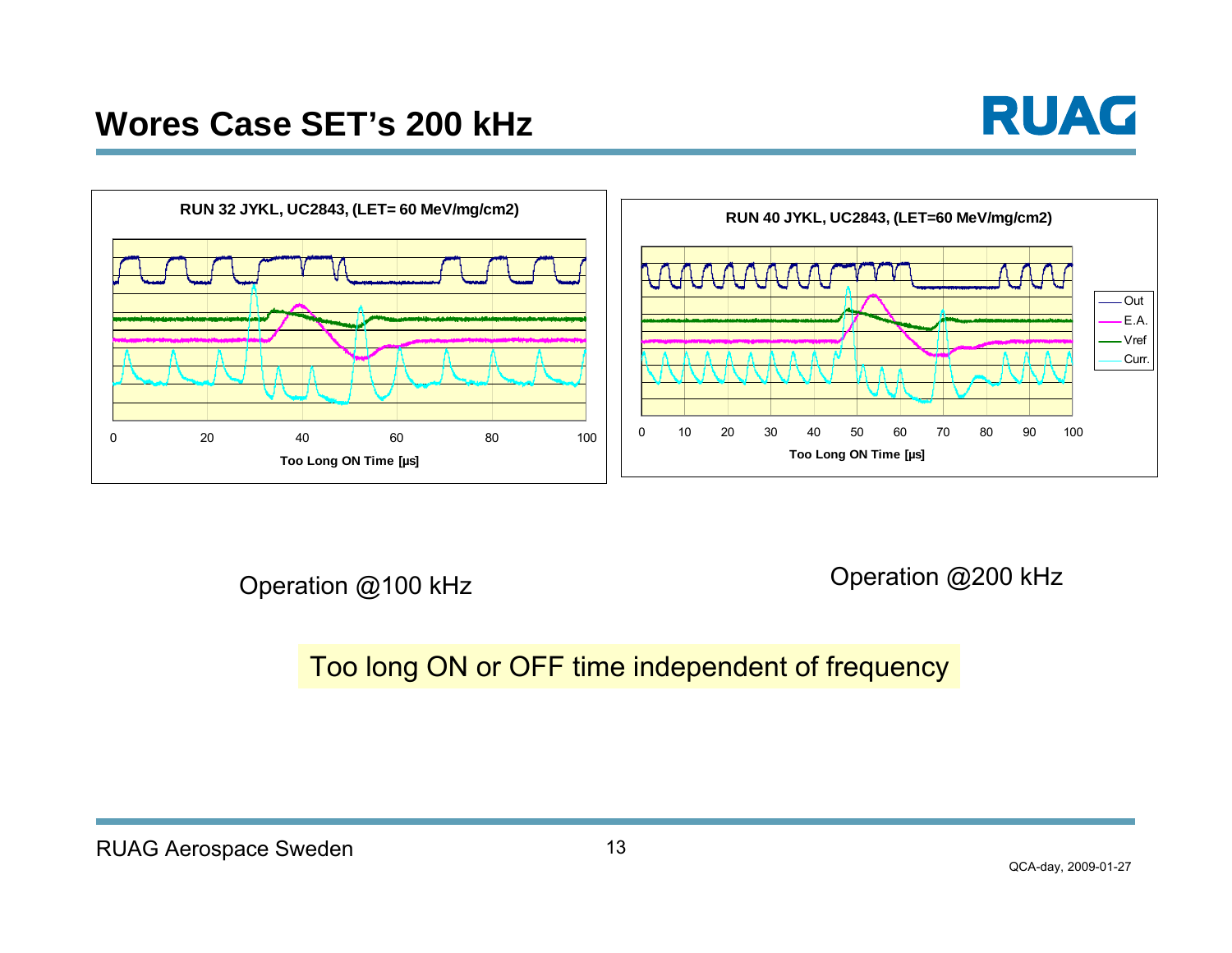#### RUAG Aerospace Sweden 14

#### **Conclusion UC2843/UC2845**

- No Latch-Up up to 80 MeV/mg/cm2
- Very good SET Behaviour

— UC2845@100kHz,  $\sigma$ (2 lost pulses) = 7e-5 cm2

— UC2843@100kHz,  $\sigma$ (2 lost pulses) = 5e-4 cm2